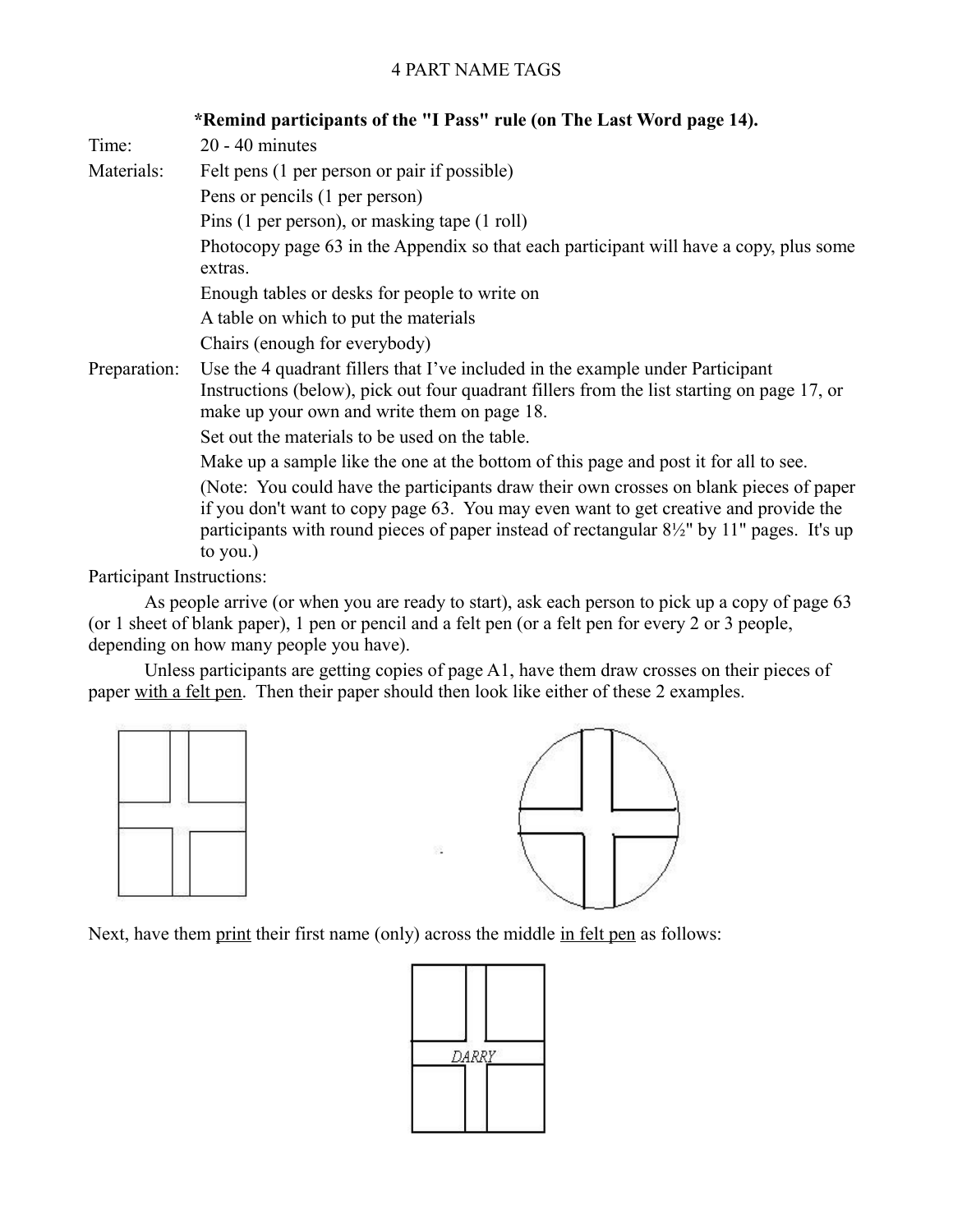Once everyone has prepared his or her basic nametag, (the cross drawn and their name on it) then you can begin.

## **Here's how you would proceed using my fillers.**

Ask the participants to take the pen (or pencil) that you have given them and print or write clearly in the Top, Left-hand Quadrant, a list of places they have visited. Give them 2 or 3 minutes to do this.

Next have them print or write legibly in the Top, Right-hand Quadrant, "able" words that describe them (words that end in "able") e.g., loveable, capable. When you feel that they have finished this part, go on to the next.

Ask them to print or write in the Bottom, Right-hand Quadrant, some things that they are looking forward to.

After they have completed that portion (2 or 3 minutes is usually enough time), get them to complete this sentence in the remaining quadrant: If I were the ruling monarch of (choose their city, province/state or country), I would.... It should only take 30 seconds to a minute.

At this point, tell them you will be issuing instructions periodically which they should follow as closely as possible in order to reap the maximum benefit from the exercise.

You now no longer need the pens (or pencils) or felt pens, so ask the participants to return them to the table and pick up a pin (or a piece of masking tape), attach their nametags over their hearts, and return to their seats.

Once they have all returned to their seats and have their "name tags" pinned or stuck on, you are ready to begin!

After you have their attention, tell them that you now want them to wander around the room and read other people's name tags; however, they must not talk! (Make sure that you stress the "no talking" rule.) Then tell them to start. (You should participate in this part of the program.)

After a few minutes (3 or 4), stop them, and then tell them to wander around as before only now it will be OK to talk!

Once they have spent 3 or 4 more minutes doing this, stop them again.

Turn to page 60 and finish off this session with the "Mixing It Up" exercise. (You will be using this exercise to complete several other exercises in this book.)

## Additional Quadrant Fillers

1) Important decisions you have made recently

2) Important purchases you have made in your life

3) Things you like to do alone

4) Movies you have liked

5) TV programs you watch most often

6) Times you think cheating is justified

7) Things you wouldn't let your children do

8) Your favourite hobby or pastime

9) What you would do with \$1 million